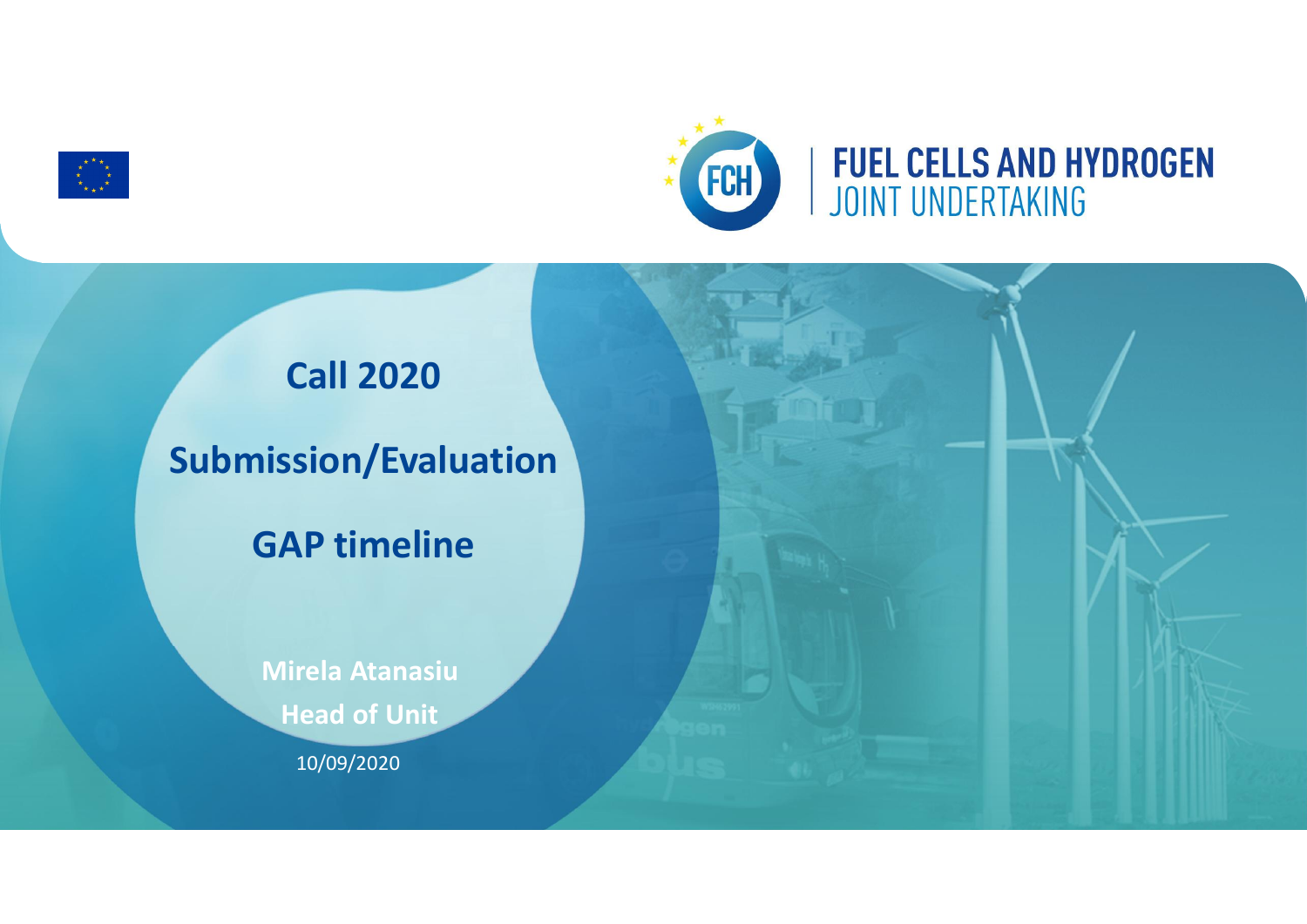# **Overview of the call/Proposals received/'Flash-Call Info'**



#### **Call identifier: H2020-JTI-FCH-2020-1**

Publication date: 15<sup>th</sup> of January 2020 Deadline: 29<sup>th</sup> of April 2020 Total budget: EUR 93 million

**A total of 71 proposals were submitted in response to this call. The number of proposals for each topic is shown below**

All proposals were eligible

| <b>Transport: 23</b> | <b>Energy: 22</b> | <b>Overarching: 13</b> | <b>Cross-cutting: 13</b> |
|----------------------|-------------------|------------------------|--------------------------|
| Topic 01-1:6         | Topic 02-1: 1     | Topic 03-1:3           | Topic 04-1: 1            |
| Topic 01-2: 5        | Topic 02-2: 2     | Topic 03-2: 10         | Topic 04-2: 4            |
| Topic 01-3: 1        | Topic 02-3: 1     |                        | Topic 04-3: 1            |
| Topic 01-4: 1        | Topic 02-4: 2     |                        | Topic 04-4: 4            |
| Topic 01-5:2         | Topic 02-5: 5     |                        | Topic 04-5: 3            |
| Topic 01-6: 4        | Topic 02-6: 6     |                        |                          |
| Topic 01-7: 2        | Topic 02-7: 2     |                        |                          |
| Topic 01-8: 2        | Topic 02-8: 1     |                        |                          |
|                      | Topic 02-9: 2     |                        |                          |

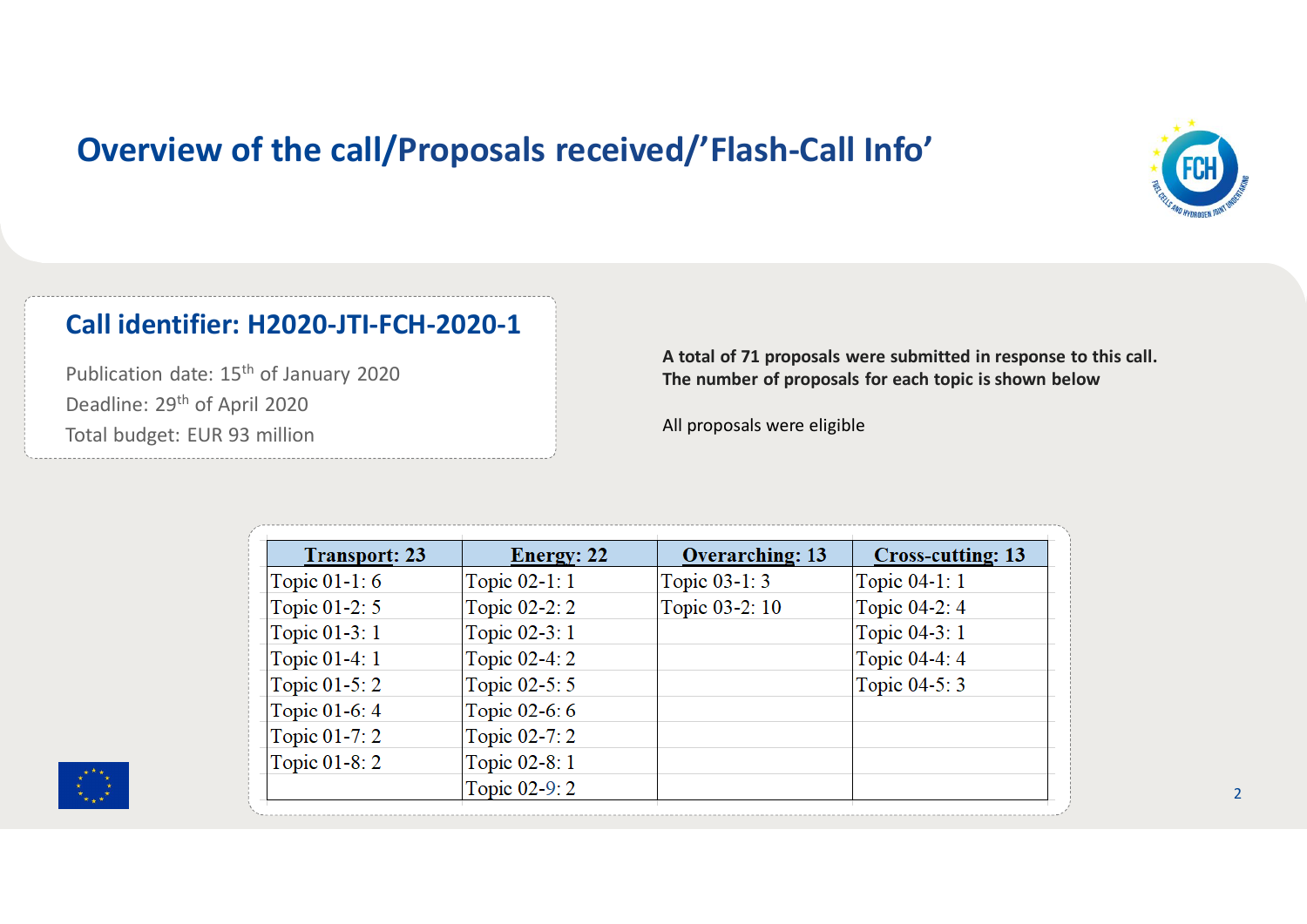# **Overview of the Evaluation Process**





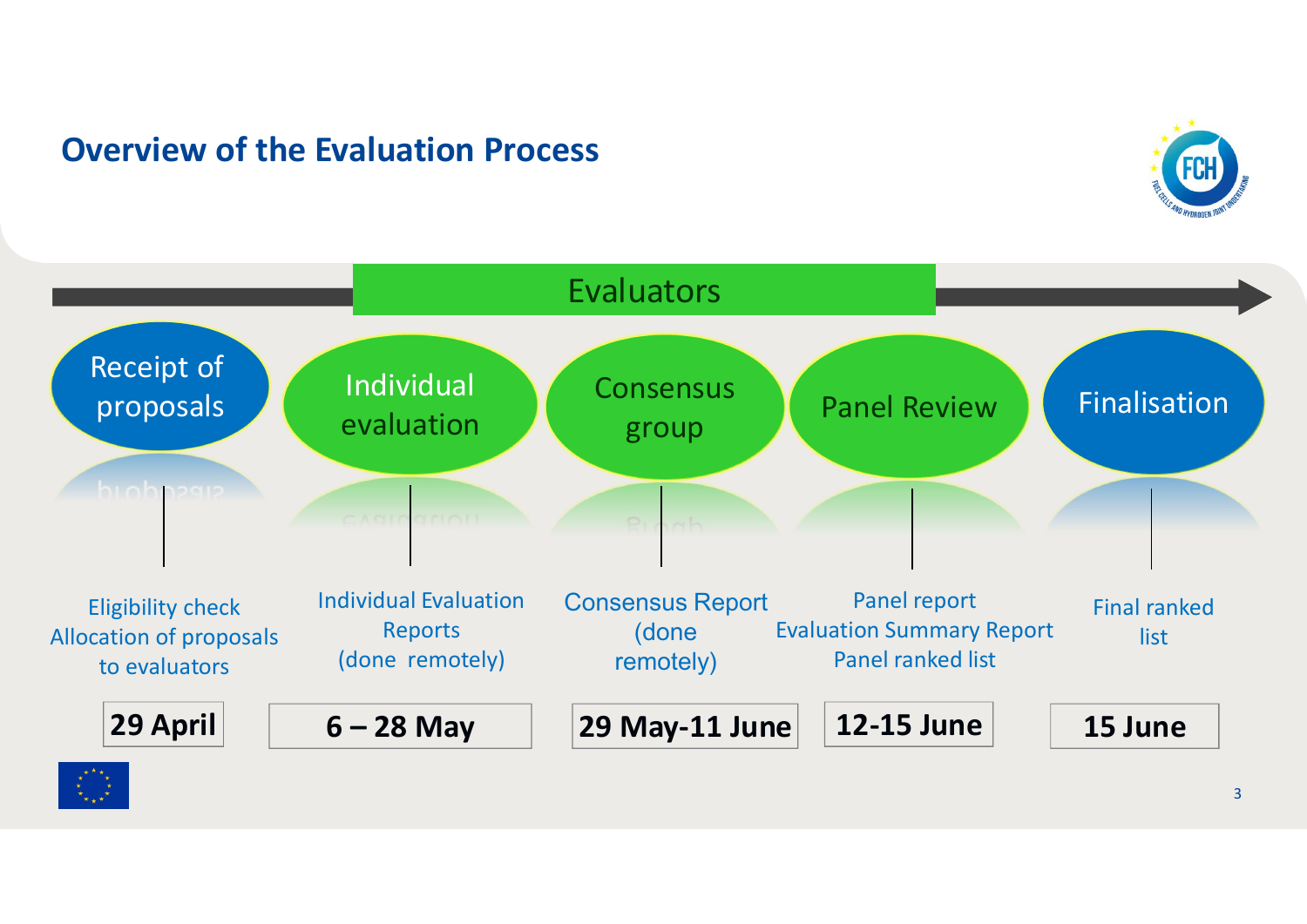# **Some statistics**

#### **Financial oversubscription**

• 320M€ requested EC contribution vs. 93M€ available

**344%**

• Max. (funding requested / project costs) = 3.89

#### **Success rate**

- 23 proposals supported (main list) over 71 eligible proposals submitted
- **Country participation**
	- In the proposals: 26 MS + 6 AC (UK, IS, NO, CH, TR, and TS) and third countries (CL, JP, CA, US, MO, and SA)

### **SME involvement**

• 22% of SME participants in the proposals submitted, and 27% in the retained proposals for 17% of the available funding

#### **Gender balance**

27% of proposals coordinators are female

**27%**